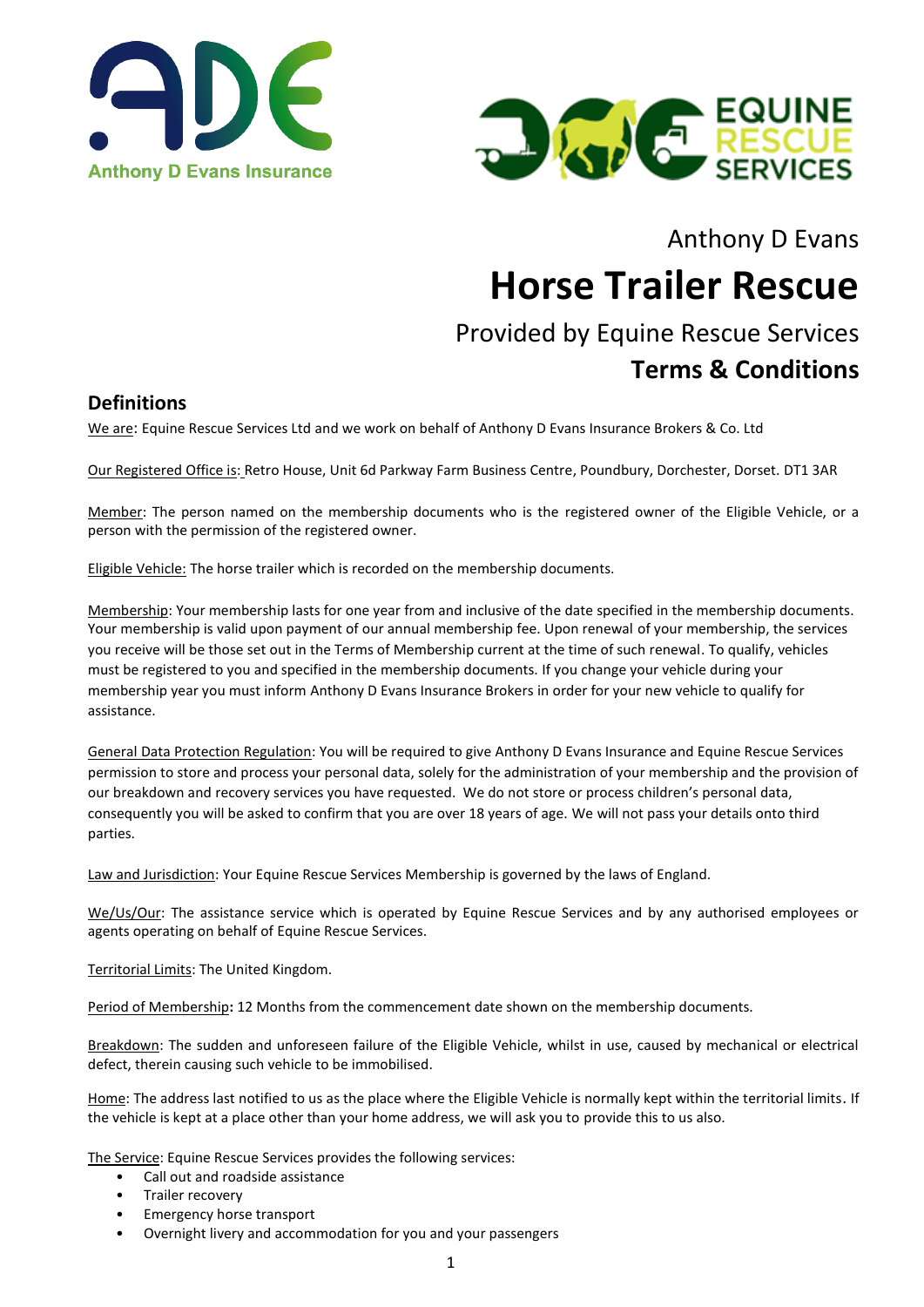## **General Conditions**

### **Membership**

- 1. You are not entitled to service under this membership within the first 24 hours of eaffecting your membership. If you do breakdown during the first 24 hours assistance can be provided at your own expense and we will invoice you retrospectively.
- 2. We will give service provided you have paid your membership subscription and do not owe us any money.
- 3. You must declare all material facts which are likely to affect the terms of your membership.
- 4. We will not make a refund if you cancel your membership during the membership year, except if you have cancelled within the first fourteen days from inception of your membership, and only providing you have not used our services.
- 5. You must produce a valid membership number or proof of identity to use our services. If these are not available we may refuse service or make a charge.
- 6. You must notify us immediately of any changes in the details you provided at the start of your membership.
- 7. You will be required to reimburse to us within 30 days from date of our invoice for any costs or expenses paid out on your behalf. Failure to do so may affect your ability to access the service.
- 8. If you fail to pay any outstanding fees, under the terms of membership we will take legal action against you to recover the funds. Interest will be added monthly, in line with Her Majesty's Court Service, HMCS.
- 9. Trailers being used for business purposes Hire and Reward or exceeding 3.5 tons gross vehicle weight are not eligible under a standard membership and would need to contact Anthony D Evans Insurance Brokers to obtain a specialised rate.
- 10. If you believe you have grounds to register a complaint regarding a service that we have provided, you must register the complaint with us within fourteen days of the date of the incident. Letters must be addressed to "Customer Services, Equine Rescue Services Ltd, Retro House, Unit 6d Parkway Farm Business Centre, Poundbury, Dorchester, Dorset DT1 3AR."
- 11. We reserve the right to refuse renewal of a membership.
- 12. Your telephone calls to and from both Anthony D Evans Insurance Brokers and Equine Rescue Services may be monitored and recorded as part of our training and quality assurance program. This complies with OFCOM regulations.

### **Vehicles and Breakdowns**

- 1. Equine Rescue Services will arrange and pay reasonable costs for roadside assistance and/or recovery of the Eligible Vehicle. The cost of parts, tyres, oils and materials remain the responsibility of the member and will be charged retrospectively by Equine Rescue Services. You will not/cannot be charged at roadside.
- 2. The Eligible Vehicle must be kept in a roadworthy condition. They must be maintained in accordance with the manufacturer's recommendations and must be serviced regularly. We retain the right to request proof of servicing.
- 3. An informed decision of either roadside repair or recovery will ultimately be made by the Service Centre.
- 4. We retain the right to request proof that faults which have given rise to previous incidents during the current membership year have been rectified
- 5. We will take legal action against anyone who uses our services dishonestly.
- 6. Our employees and contractors will use reasonable skill and care when providing the service.
- 7. We will not be responsible for any consequential loss in connection with an incident, however it is caused.
- 8. Tyres must be maintained in accordance with the law and the manufacturer's servicing guidelines.
- 9. Following a tyre blow out, normally a new tyre will be fitted unless you specify that you require your own spare tyre to be fitted. However, there may be circumstances in which a new tyre must be fitted, e.g. for safety if the tyre is not readily accessible such as on a motorway.
- 10. New tyres are charged out at a premium rate. You may also be charged for parts associated with tyre replacement and disposal of used tyres. We recommend you carry a spare wheel and tyre.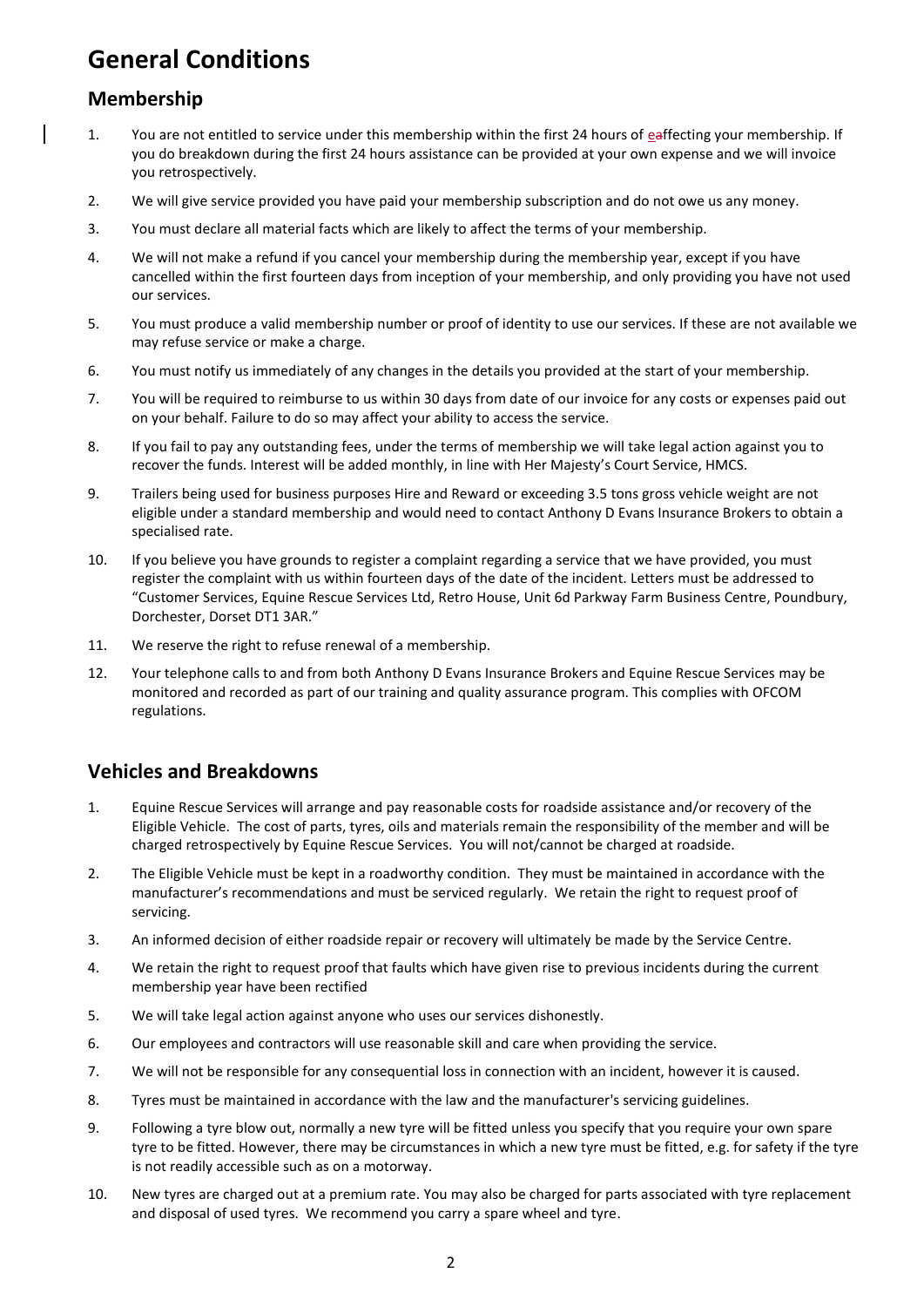- 11. The prices of parts and materials that are given at roadside or on the phone by our staff or contractors at the time of the breakdown are estimated prices only and cannot be guaranteed.
- 12. A garage/specialist undertaking work on your instruction, and which is not covered under your membership, will be deemed to be acting as the agent for you. Equine Rescue Services will only pay for services provided by ourselves unless prior authority has been obtained.
- 13. All workshop labour is payable by the member.
- 14. Following a Road Traffic Collision, Fire, Theft, or external damage, we will provide you with assistance but we will invoice you retrospectively. We may agree to invoice your insurance company directly.
- 15. Repairs carried out at the roadside are considered to be a temporary repair; a permanent repair must be carried out as soon as possible.
- 16. If a prohibition notice has been issued on the vehicle, any assistance required, whether as a direct result of the prohibition order, or thereafter, will not be provided under this membership. Assistance can be provided at your expense and we will invoice you retrospectively.
- 17. Attendance at, or recovery from, trade premises is not covered under this membership.
- 18. Breakdowns which are considered to have been caused by human error are not covered under this membership. Assistance can be provided at your own expense and we will invoice you retrospectively.
- 19. If we are called out repeatedly for the same fault and you cannot provide proof that sufficient action has been taken to rectify the fault, we retain the right to charge you the full cost of the repeat incident.
- 20. You will have to pay any toll, ferry fees, congestion and emission charges.
- 21. Assistance for incidents caused by any wilful or negligent act by the Member is not covered
- 22. Assistance to vehicles immobilized, temporarily or otherwise by flood, snow, sand or mud is not covered by this membership.
- 23. You must take all ordinary and reasonable precautions to prevent or minimize any loss, damage or breakdown covered under this membership.

#### **Horses**

- 1. Equine Rescue Services will arrange and pay reasonable costs for the onward transportation of you and your horse(s) or pony(s), to a single destination of your choice.
- 2. We reserve the right to refuse to transport horse(s) or pony(s) if a valid horse passport is not being carried or that if in the opinion of our incident managers or contractors a horse or pony is unfit to be transported safely for whatever reason or if DEFRA have restricted the movement of horses at any given location at the time of the incident.
- 3. Your horse(s) or pony(s) are only eligible for onward travel if the registered vehicle they are being carried in breaks down and cannot be repaired at the roadside within a reasonable time.
- 4. It is your responsibility to ensure that Equine Rescue Services, or its contractors, are aware of any special requirements or instructions relating to the loading and transportation of your horse(s) or pony(s) prior to their movement.
- 5. In the unfortunate event that the member has been injured or hospitalized as a result of a riding accident or road traffic accident and are unable to continue with their journey, Equine Rescue Services will arrange and pay reasonable costs for the transportation of your horses(s) or pony(s) to a single destination of your choice.

#### **Service Provided – What is covered under your Membership.**

#### **Horse Trailer Rescue. (Membership prefix 316EA)**

This is a Nationwide Membership **NOT** including assistance at the home address (vehicle is required to be one mile away from the home or where the vehicle is kept), which provides separate transportation for your horse(s) with unlimited distance within the UK

• Roadside Assistance a from a mechanical agent or tyre specialist.